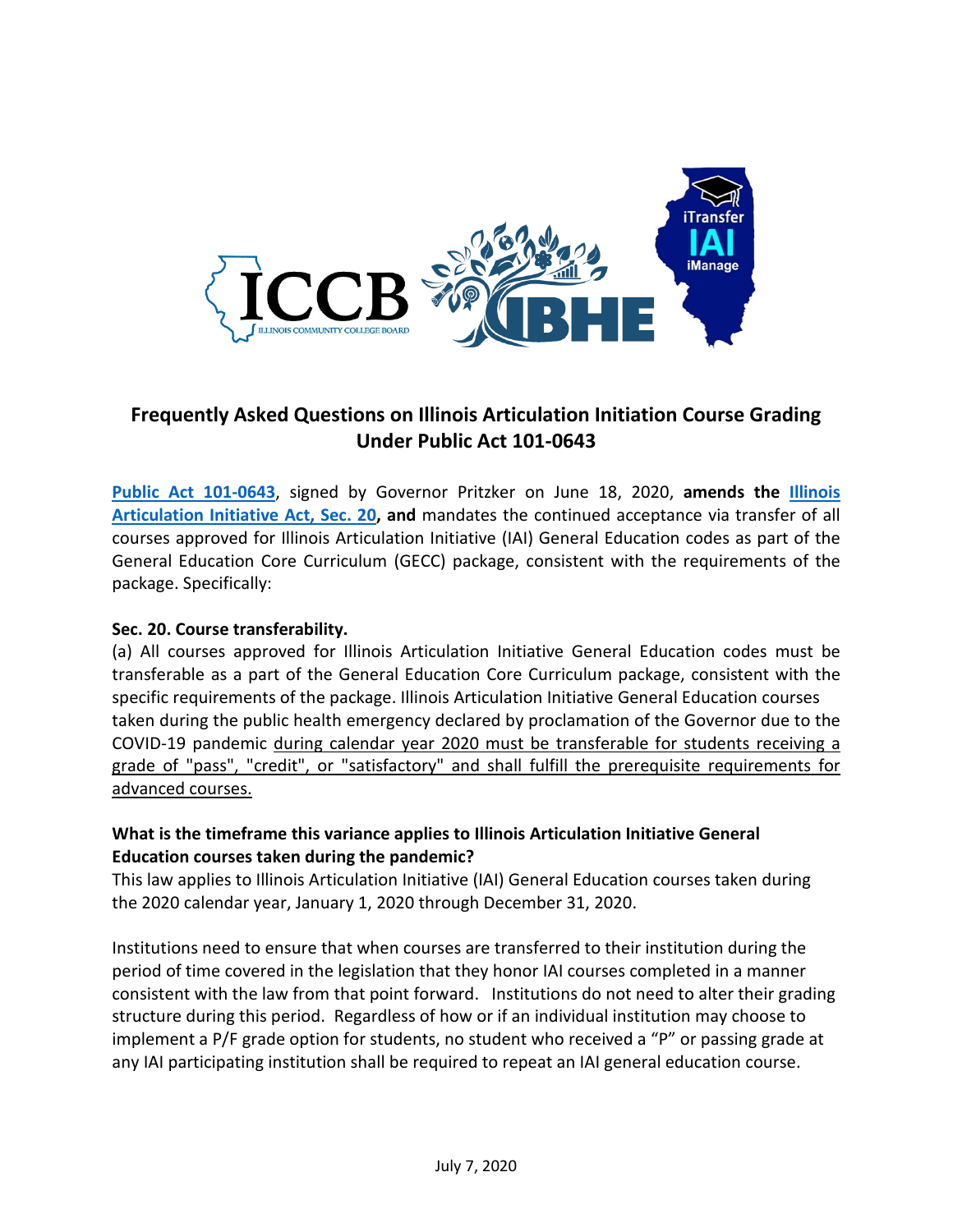## **What is the IAI General Education Core Curriculum (GECC) package?**

All colleges and universities participating in IAI agree to accept a "package" of IAI general education courses in lieu of their own comparable lower-division general education requirements. The IAI GECC Package ranges between 37 and 41 semester credit hours and is comprised of Communication (9 semester hours); Humanities and Fine Arts (9 semester hours); Mathematics (3 to 5 semester hours); Physical and Life Sciences (7 to 8 semester hours); and Social and Behavioral Sciences (9 semester hours).

Students who transfer an Illinois associate of arts degree will be recognized as having completed the IAI GECC package; students who transfer an Illinois associate of science degree take additional math and science courses and thus delay completing the GECC Humanities & Fine Arts and Social & Behavioral Sciences categories until they reach their four-year institution.

To see a listing of all active IAI General Education descriptors click on [this link.](http://itransfer.org/courseinformation/geccdescriptors.php) To see a list of all approved IAI GECC courses at an institution [click on this link.](http://itransfer.org/submitters/searches/geccsearches.php)

**Under this Act, are institutions required to offer pass/fail or other binary grading schema(s)?** Public Act 101-4603 does not require institutions to offer a pass/fail, credit/no credit, or satisfactory/unsatisfactory option for students to select as gradesfor General Education courses. However, if an institution does offer and students select a binary grading schema, then the course must be transferrable for the 2020 calendar year and after.

#### **What do pass, credit, and satisfactory mean?**

See ["Guidance on Applying Pass-Fail Grades for Illinois Articulation Initiative Courses Guidance](https://www.ibhe.org/pdf/Updated_PF_Guidance_Draft_for_Summer-FINAL-5.15.20.pdf)  [on Advanced Placement and International Baccalaureate Scores for Spring and Summer 2020](https://www.ibhe.org/pdf/Updated_PF_Guidance_Draft_for_Summer-FINAL-5.15.20.pdf)  [Terms"](https://www.ibhe.org/pdf/Updated_PF_Guidance_Draft_for_Summer-FINAL-5.15.20.pdf) previously issued jointly by the IBHE, ICCB, and IAI. Pass/Fail (P/F) will be interpreted to include credit-no credit or satisfactory-unsatisfactory or similar non-qualitative binary grading nomenclature. This applies to all passing grades reported as "P" regardless of the standard set by individual institutions.

#### **What does "fulfill the prerequisite requirements for advanced courses" mean?**

- The COVID-19 Guidance  $-p/f$  Grades in IAI addresses IAI specifically, but the expectation is that institutions will apply the same policies to transfer students that they apply to native students for P/F grading during this COVID-19 public health emergency. Public Act 101-4603 extends that policy for courses completed during the COVID-19 crisis, currently identified as Calendar Year 2020. IAI courses taken during Calendar Year 2020 shall be deemed transferable and earn the credit originally intended and applied toward major, minor, and General Education requirements.
- Institutions are expected to treat transfer courses the same as they treat their own courses that fall within this framework and time.